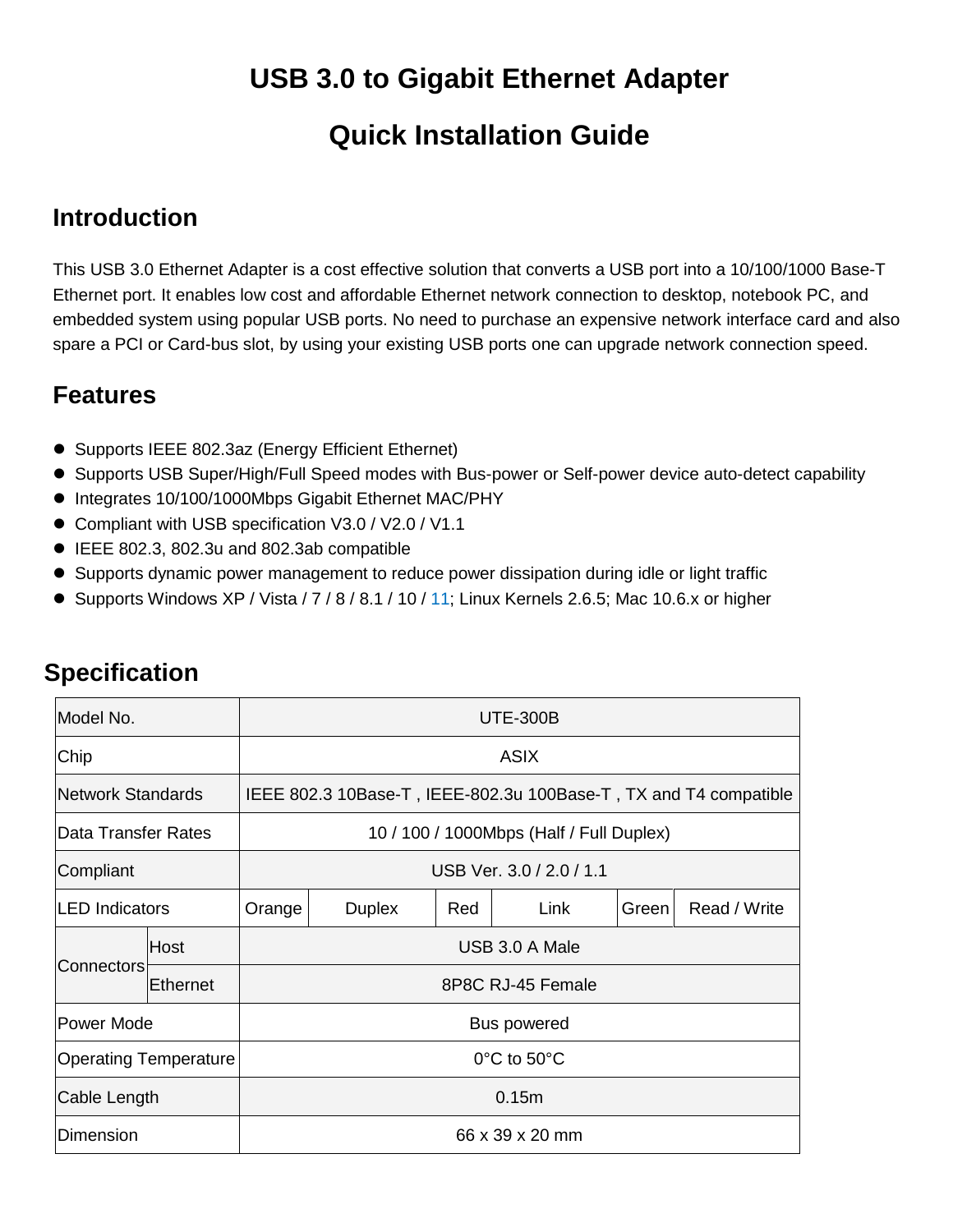## **Physical Diagram**



## **Installation**

**DO NOT** connect the Ethernet Adapter to the computer before completing the driver installation.

### **Windows**

1. Connect the USB 3.0 Gigabit Ethernet Adapter to an available USB port.

2. Insert the provided CD into your DVD/CD-ROM drive.

3. Locate and double click <Setup.exe> to launch the setup procedure. Click <Next> to continue, and click <Finish> to complete the installation

**NOTE:** Your computer may be prompted to restart once the install completes.

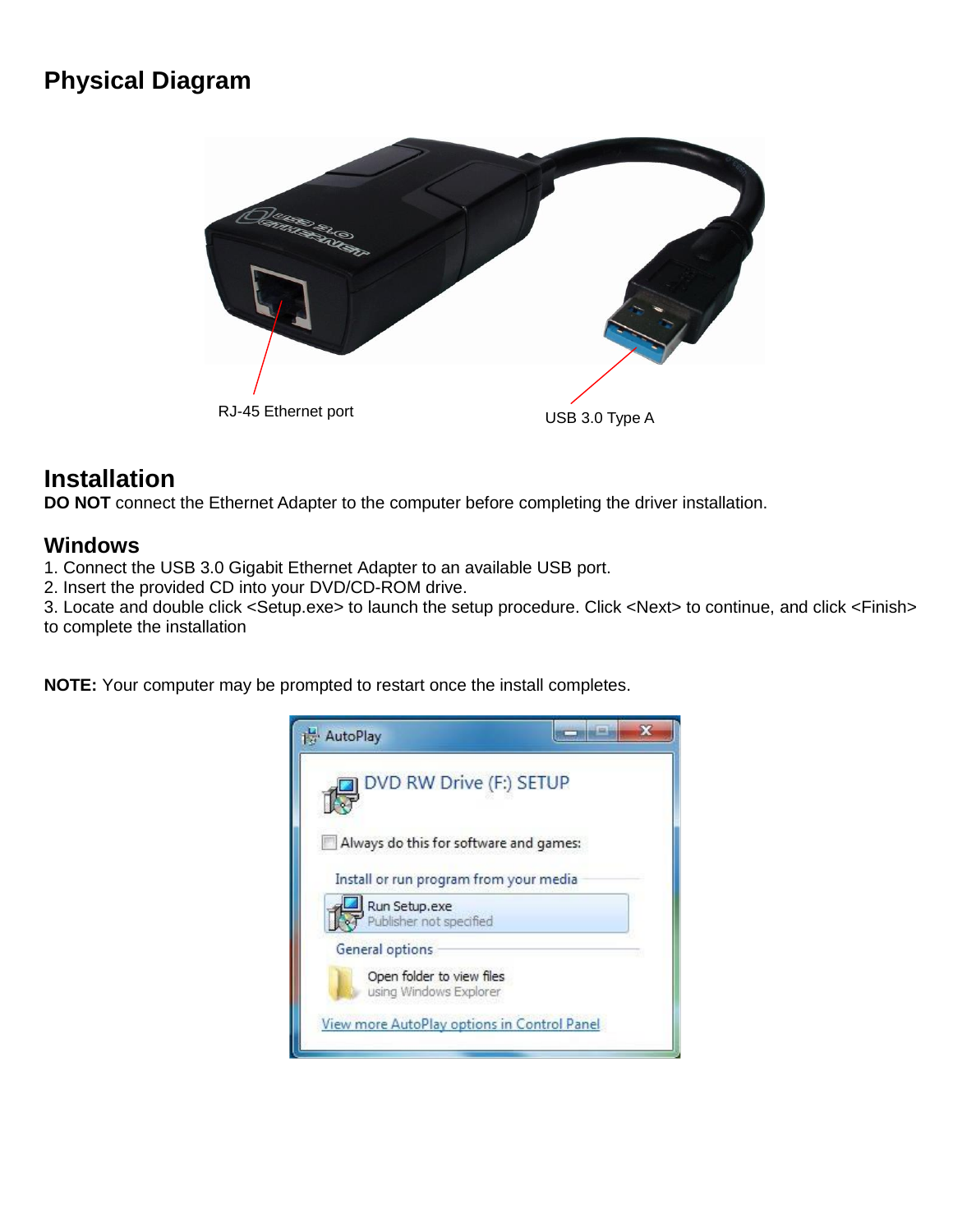### **Mac OS**

- 1. Connect the USB 3.0 Gigabit Ethernet Adapter to an available USB port.
- 2. Insert the provided CD into your DVD/CD-ROM drive.
- 3. Locate and double click <AX88179...**pkg**> to launch the setup procedure.
- 4. Follow the on-screen instructions to complete the installation.

**NOTE:** Your computer may be prompted to restart once the install completes.

## **Verifying the driver**

### **Windows**

1. Open the *Device Manager* by right-clicking on **Computer**, and then select **Manage**. In the new *Computer Management* window, select **Device Manager** from the left window panel (For Windows 8/8.1/10/11, open the **Control Panel** and select **Device Manager**).

2. Expand the "Network adapters" section. On a successful install, you should see the following devices installed with no exclamation points or question marks.

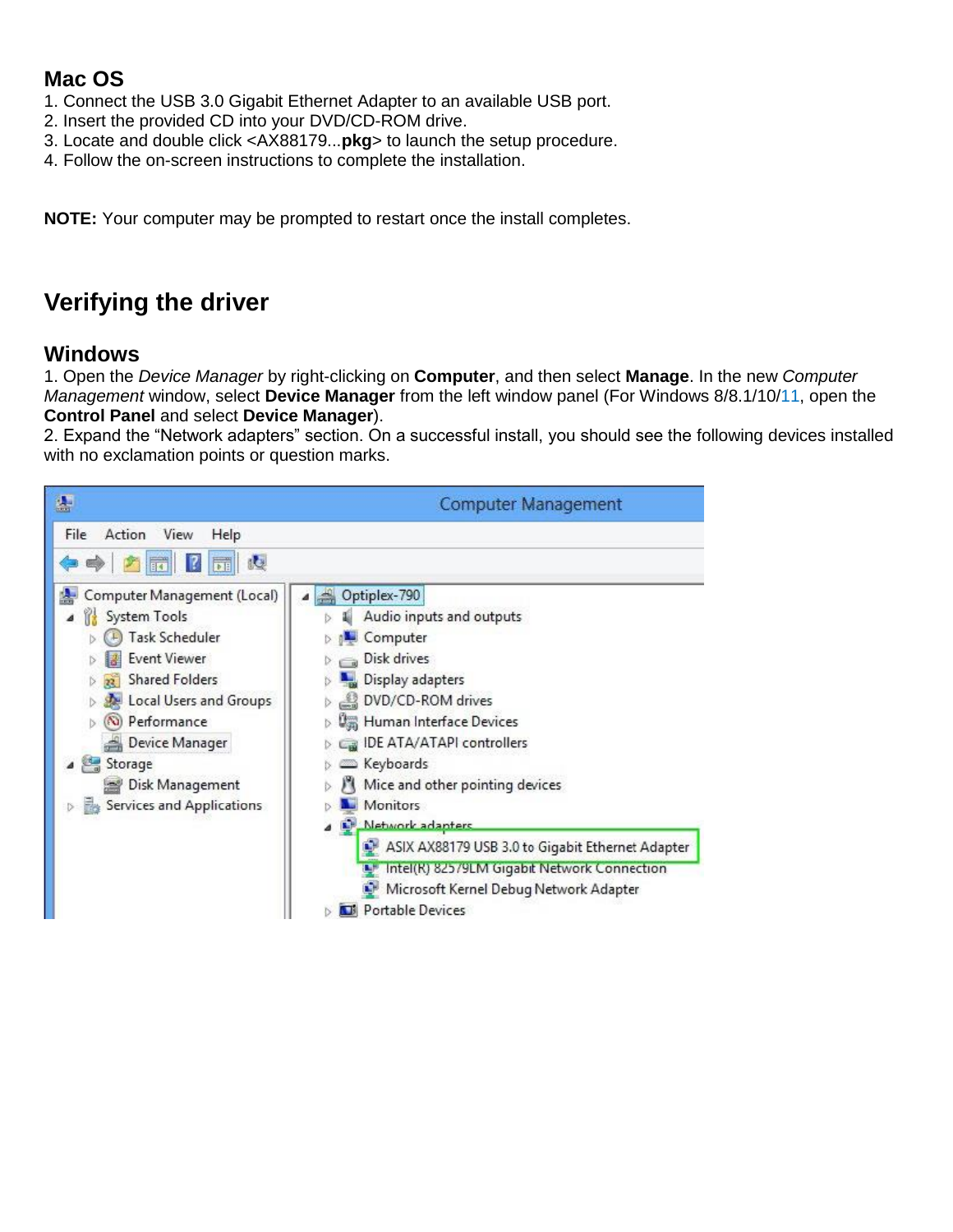### **Mac OS**

1. Open the *System Profiler* by clicking the Apple symbol in the top left corner, selecting **About this Mac**, then select **System Report.**

|  |  | 2. Expand the "Network" section. With the adapter connected, you should see the following device in the list. |  |  |
|--|--|---------------------------------------------------------------------------------------------------------------|--|--|
|  |  |                                                                                                               |  |  |
|  |  |                                                                                                               |  |  |

| ₩ Hardware            | <b>Active Services</b>                         | A Type          | Hardware        | <b>BSD Device Name IPv4 Addresses</b> |              |
|-----------------------|------------------------------------------------|-----------------|-----------------|---------------------------------------|--------------|
| ATA                   | AX88179 USB 3.0 to Gigabit Ethernet            | Ethernet        | Ethernet        | en4                                   |              |
| Audio                 | <b>Bluetooth DUN</b>                           | PPP (PPPSerial) | Modem           | Bluetooth-Modem                       |              |
| Bluetooth             | Ethernet                                       | Ethernet        | <b>Ethernet</b> | en0                                   | 192.168.5.42 |
| Card Reader           | FireWire                                       | FireWire        | FireWire        | fw0                                   |              |
| Diagnostics           | Wi-Fi                                          | AirPort         | <b>AirPort</b>  | en1                                   |              |
| <b>Disc Burning</b>   |                                                |                 |                 |                                       |              |
| <b>Ethernet Cards</b> |                                                |                 |                 |                                       |              |
| <b>Fibre Channel</b>  |                                                |                 |                 |                                       |              |
| FireWire              |                                                |                 |                 |                                       |              |
| Graphics/Displays     |                                                |                 |                 |                                       |              |
| Hardware RAID         |                                                |                 |                 |                                       |              |
| Memory                | AX88179 USB 3.0 to Gigabit Ethernet:           |                 |                 |                                       |              |
| PCI Cards             |                                                |                 |                 |                                       |              |
| Parallel SCSI         | Ethernet<br>Type:                              |                 |                 |                                       |              |
| Power                 | Hardware:<br>Ethernet                          |                 |                 |                                       |              |
| Printers              | BSD Device Name: en3                           |                 |                 |                                       |              |
| SAS                   | IPv4:<br>Configuration Method: DHCP            |                 |                 |                                       |              |
| Serial-ATA            | $IPv6$ :                                       |                 |                 |                                       |              |
| Thunderbolt           | Configuration Method: Automatic                |                 |                 |                                       |              |
| <b>USB</b>            | Ethernet:                                      |                 |                 |                                       |              |
| Network               | <b>MAC Address:</b><br>00:0a:cd:0b:cd:03       |                 |                 |                                       |              |
| Firewall              | Media Options:<br>Media Subtype: Auto Select   |                 |                 |                                       |              |
| Locations             | Proxies:                                       |                 |                 |                                       |              |
| Modems                | <b>Exceptions List:</b><br>*.local, 169.254/16 |                 |                 |                                       |              |
| Volumes               | FTP Passive Mode: Yes                          |                 |                 |                                       |              |
| <b>WWAN</b>           | Service Order:<br>2                            |                 |                 |                                       |              |
| $W_i - F_i$           |                                                |                 |                 |                                       |              |
| <b>▼ Software</b>     |                                                |                 |                 |                                       |              |
| Accessibility         |                                                |                 |                 |                                       |              |

**Note:** If there appears a question or exclamation mark, the driver is not properly installed. Please delete the item then, unplug the adapter and repeat the installation.

### **Connection:**

Connect the adapter to an available network when the installation procedure is completed.

- 1. Connect an Ethernet cable to the Ethernet port of the adapter, and connect the other end of the Ethernet cable to an available network hub, switch or router.
- 2. Plug the USB connector of the adapter into a free USB port of the computer. A pop-up message will appear in the notification area, indicating that the installation is completed.

**Note:** The LED indicators should illuminate/blink to implement successfully a proper physical connection between adapter and network. If the LED indicators do not illuminate/blink, please verify the cable connection between all the network devices.